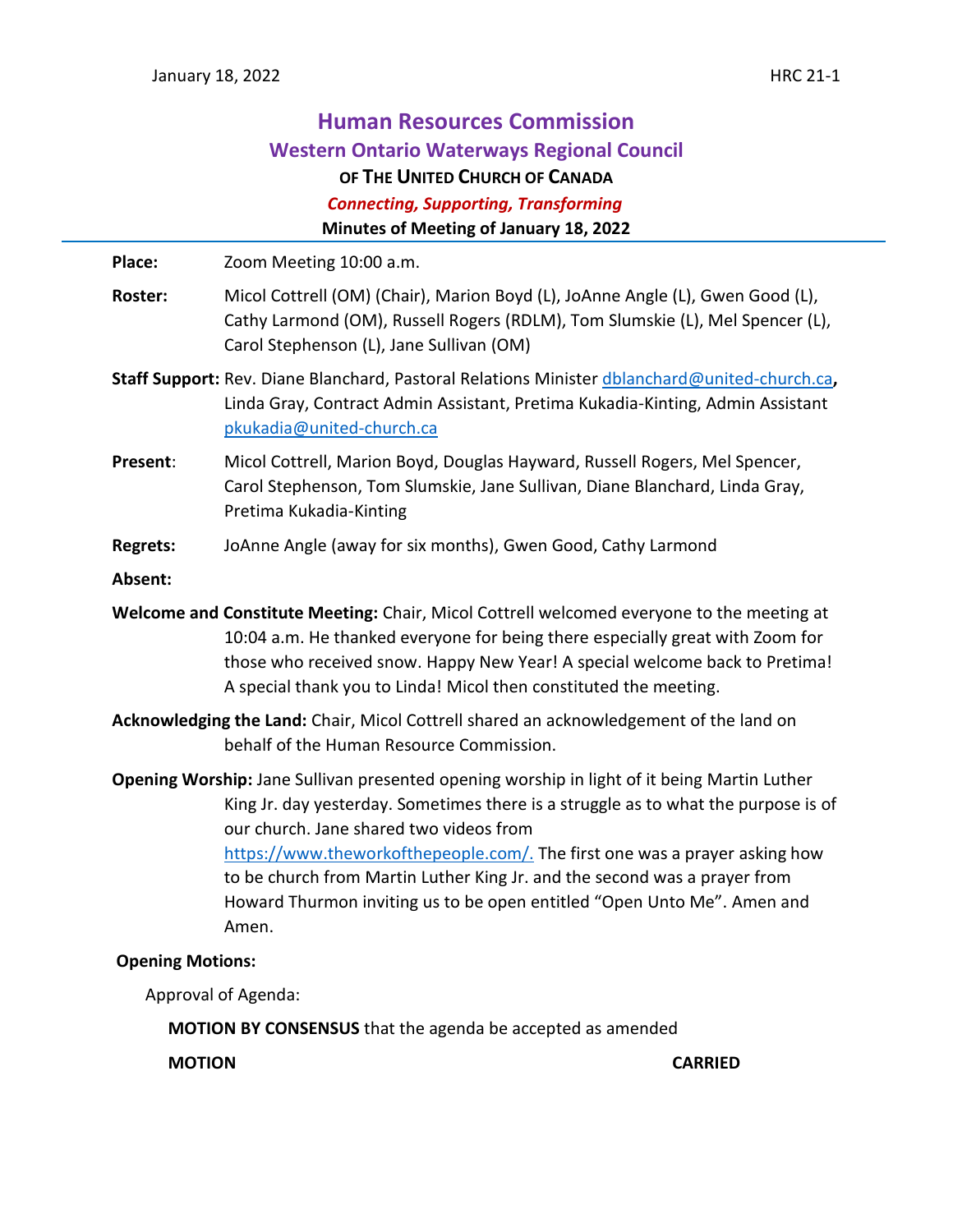Approval of Previous Minutes:

**MOTION BY CONSENSUS** that the Human Resources Commission of Western Ontario Waterways Regional Council approve the minutes of December 17, 2021 and December 21, 2021 as circulated

**MOTION CARRIED**

#### **Business Arising** None

#### **New Business**

- 1. Updates from Pastoral Relations Minister Diane Blanchard: nothing new to report. The ending of the pastoral relationship between Meghan Gilholm and Glen Morris United Church has happened and Meghan is coming to terms with that and it is not easy.
- 2. Update from Executive Micol Cottrell: Micol sent email out yesterday reminding everyone of the Racial Justice Training catch up session today and tomorrow the next session takes place.
- 3. Update from the LLWL Resource Team Marion Boyd: Team has not met. Doodle poll has been sent out for next meeting in February 2022. Letter of thanks needs to be sent out and asking for annual reporting needs to go out by end of January. Email addresses have been updated for contact list. Zoom meeting with all the LLWL's to happen before May Regional Meeting. Team needs more members.
- 4. Update from United Fresh Start Diane Blanchard: no update.
- 5. Liaisons Needed: Diane Blanchard: The Commission members reviewed the list of liaisons needed with Diane and follow up was completed.

St Paul's United Church, Milverton for covenanting with Sonja van den Hoef-Frazer on February 6, 2022 – Carole Stephenson Knox, Durham and Crawford United Churches – Mary Ellen Parsons Trinity United Church, Kitchener – Cedar Hill United Church, Cambridge – Gwen Good Wesley United Church, Cambridge – Gwen Good Knox United Church, Paisley (are updating profiles and working on position description) – Marion Boyd Westminster United Church, Kitchener/Waterloo – hoping to post an SME position Forest Hill United Church, Kitchener – interested in an SME position Clifford United Church negotiating to do an official DLM appointment for Jenn Brown – Marion Boyd Central-Westside United Church, 30 hours, category D – Mel Spencer Allenford-Park Head United Church, 28 hours – Tom Slumskie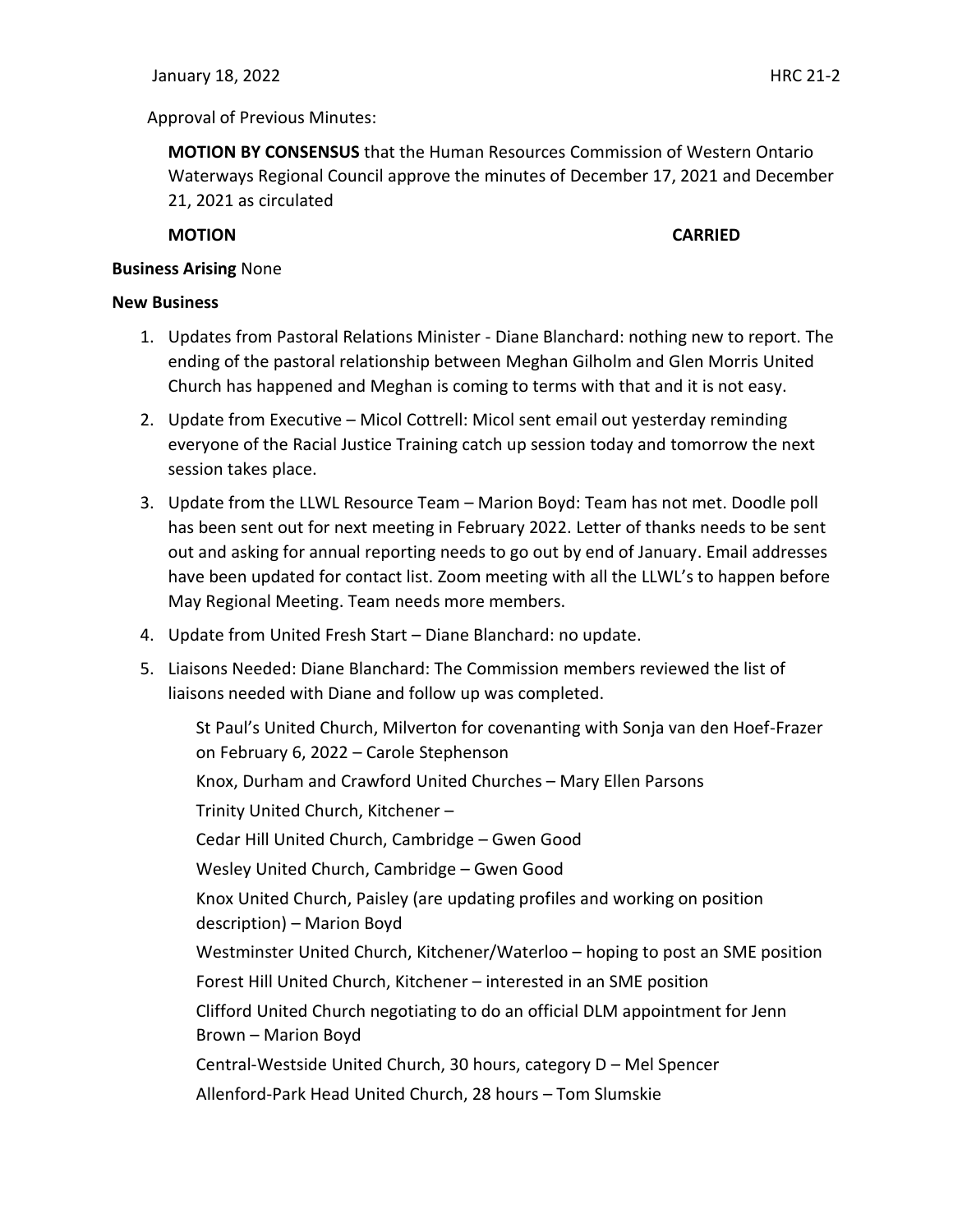Glen Morris United Church – Micol Cottrell

Knox United Church, Ayr and Horseshoe Falls Fairview United Church, Brantford – start fresh with a new liaison, can be from either region

6. Consent Docket: Micol Cottrell and Diane Blanchard updated the Commission about the details of the consent docket.

## **Request for Change of Pastoral Relations:**

That the Human Resources Commission of Western Ontario Waterways Regional Council approve the request by Deborah Deavu, DM, for a change of pastoral relations from Arkell United Church effective June 30, 2022 for purpose of retirement.

That the Human Resources Commission of Western Ontario Waterways Regional Council approve the request by Young Seo, OM, for a change of pastoral relations from Alma United Church effective February 1, 2022.

### **Approval of Open Positions:**

That the Human Resources Commission of Western Ontario Waterways Regional Council approve the position description for a minister, FT, 40 hours for Cedar Hill United Church, Cambridge.

Pending change to the requirement for driver's license and vehicle

#### **Appointment of Liaisons:**

Central-Westside United Church – 30 hours, category D - Mel Spencer

### **Approval of new appointments:**

That the Human Resources Commission of Western Ontario Waterways Regional Council accede to the request of Grace Pastoral Charge, Thornbury, to appoint Christine Smaller, OM, FT, from 2021-11-24 to 2022-05-24 according to the terms agreed to in ChurchHub on 2022-01-12.

That the Human Resources Commission of Western Ontario Waterways Regional Council accede to the request of Harcourt Memorial Pastoral Charge, Guelph, to appoint John Lawson, OM-R, FT, from 2022-01-24 to 2022-05-06 (supply appointment) according to the terms agreed to in ChurchHub on 2022-01-11.

That the Human Resources Commission of Western Ontario Waterways Regional Council accede to the request of Glen Morris Pastoral Charge, to appoint Michiko Bown-Kai, OM, PT, 10 hours, from 2022-01-10 to 2022-06-30 (supply appointment) according to the terms agreed to in ChurchHub on 2022-01-07.

### **Transition Team Report**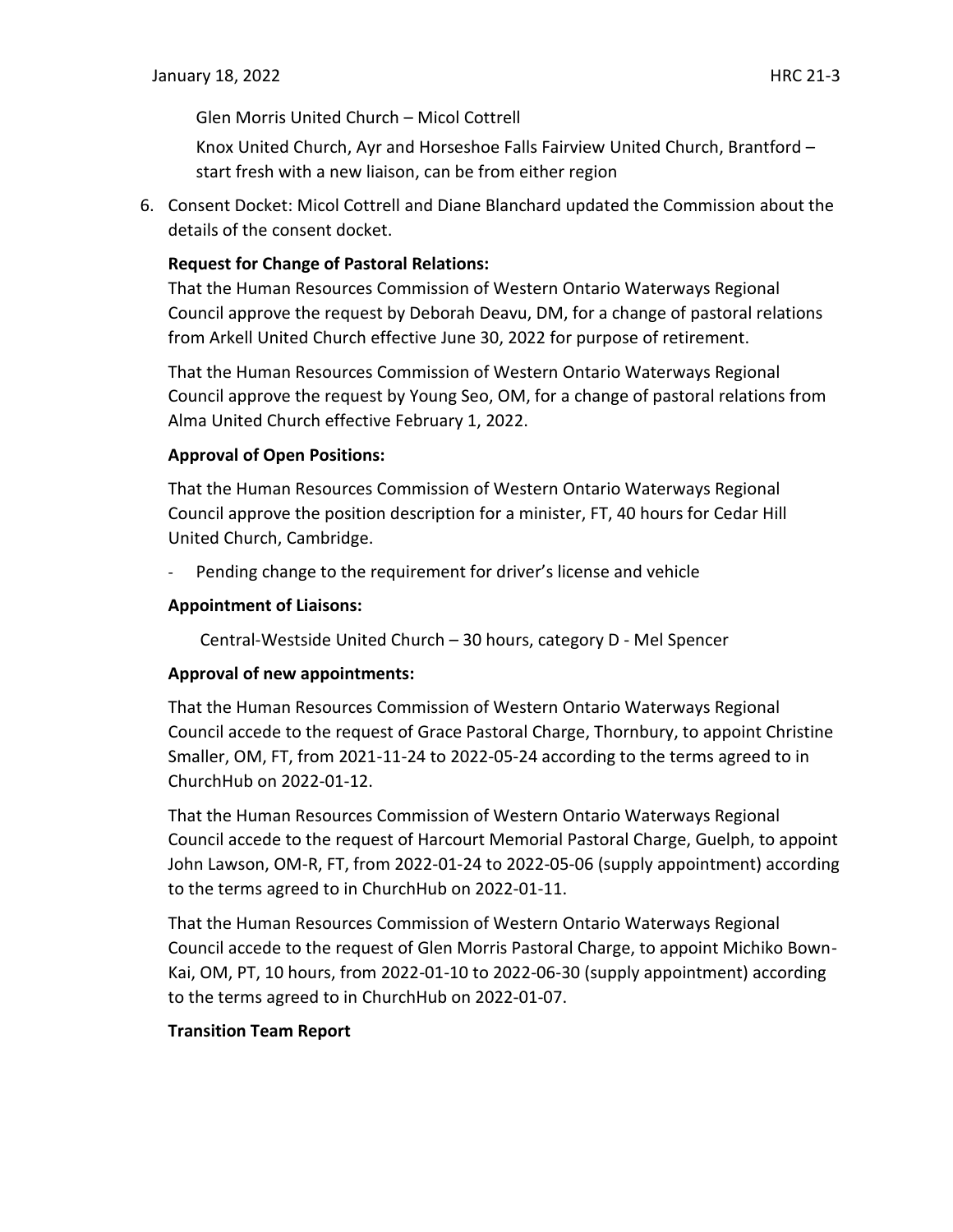That the Human Resources Commission of Western Ontario Waterways Regional Council receive the transition team report from Wasaga Beach United Church.

**MOTION BY CONSENUS** that the Human Resources Commission of Western Ontario Waterways Regional Council approve the consent docket as circulated.

#### **MOTION CARRIED**

- 7. Exit Interview Neil Parker, Intentional Interim Minister with Walter's Falls Pastoral Charge: Looking for someone from this Commission to do an exit interview for Neil with Tanya Cameron, Office of Vocation Minister – Jane Sullivan volunteered. Diane Blanchard will send an email to get them together.
- 8. Central Westside United Church supply position description: The Commission members reviewed and found there to be too much in this position description for supply for 30 hours. Good start to their full-time position. Like to focus on what they don't expect for 30 hours that they are willing to do themselves. Diane Blanchard will provide feedback and introduce liaison Mel Spencer to the congregation.
- 9. Diaconal ministers without call/appointment and sacrament licence our policy does not allow them a licence for supply appointments. Diane Blanchard checked with other Regions and some licence for supply appointments within the Region. Suggest this to the three Regions. Formal association with a faith community through the VAM process. Exact wording of proposal to be brought to next meeting. The Commission AGREED.
- 10. Rev. Laurie O'Leary presentation the value and purposes of Intentional Interim Ministry: Laurie has completed training and would like to do presentation to the Commission – good way for us to learn and yes the Commission AGREED.
- 11. 2022 Planning:
	- i. Minister Orientation package for new calls/appointments Discussion took place about what is done now and what can be done further. -communications vehicles (Pretima does now) -United Fresh Start -equity monitoring/resources for training re racism, heterosexism, ableism (eg staff) -clergy clusters and Kevin Steeper's role -tips for search team re orientation role
		-
		- -how can we help? (what do you need?)
		- -nearby C of Fs and their ministers

Pretima to send the email she does now to Micol. Micol asked for us to think about this – Marion, Diane, Pretima and Micol to work on. Good time to think about this as we are all experiencing disconnect in the way we can be together right now.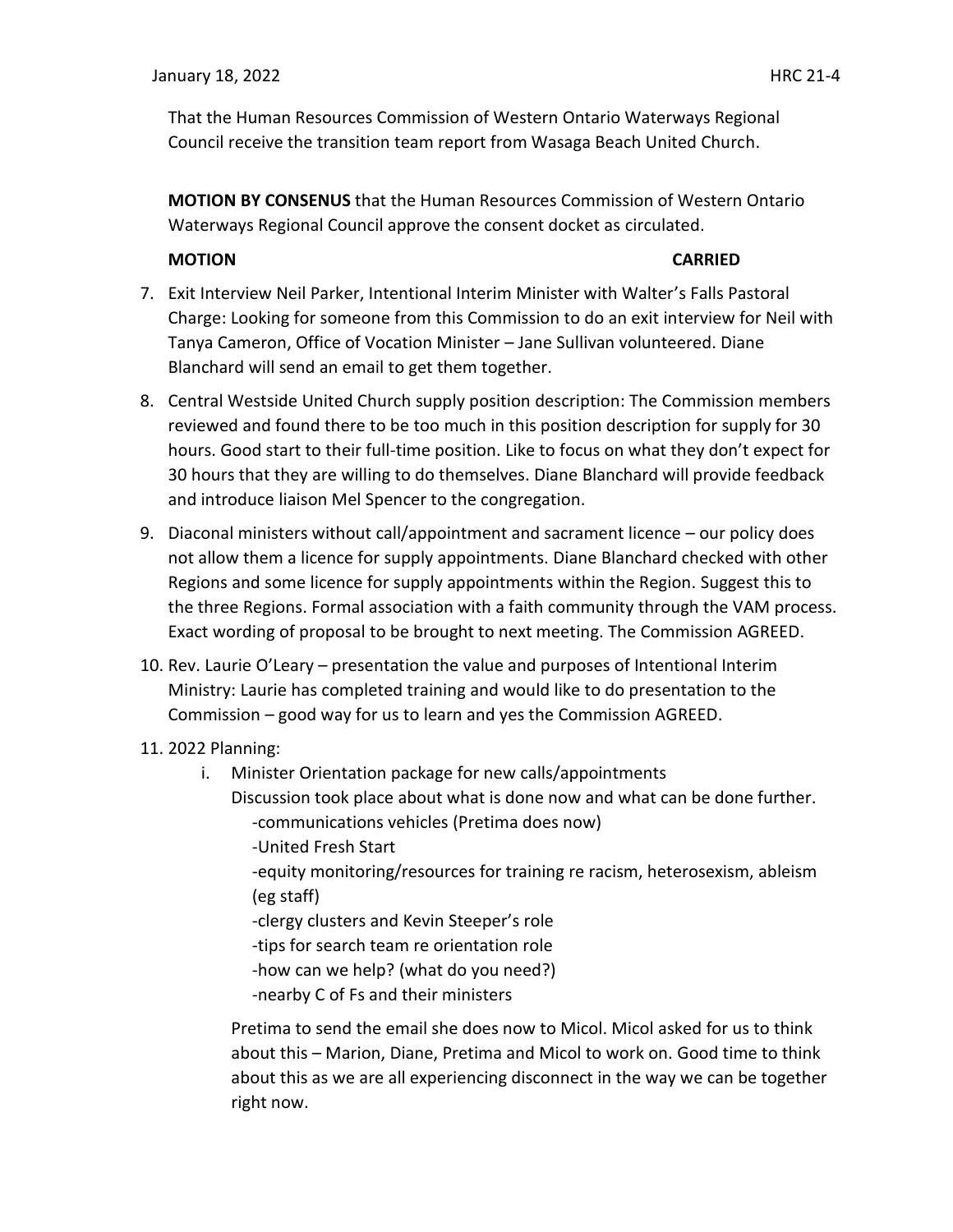- ii. Liaison Training and support (Core training, Indigenous Church, ChurchHub) Are there other pieces of learning that would be helpful for our liaisons? Tim Hackburn, office of Vocation Minister for the Indigenous Church. Much more hands on with the churches during the search. Diane Blanchard becomes involved as well. – Leave this for now as Diane specializes. What supports does Diane need? Tom, Mel, Doug, Diane Duncy, Mary Ellen Parsons do some training with Diane. Other regions to pull liaisons together. Check in with them to find what they need. Virtual meetings more challenging. Diane offers search team training once a month. Encourage to be intentional to do this. Hybrid not easy. Form a cluster model once or twice a year to check in be helpful to offer mutual support and learning. Some could be good mentors. Work on this over the year. Videos on ChurchHub are very good. Perhaps encourage liaisons to watch and ask questions from mentors.
- iii. Budget priorities Peer groups, better to meet through zoom, rather than travel expenses in the budget, Zoom helps to feel part of the whole, when pandemic over training events, in-person meetings, LLWL resource team may host an event.
- 12. Diane Blanchard's sabbatical report with regards to Admissions Diane's report has been sent to the people who she interviewed. She will be sharing with staff January 31<sup>st</sup> and then with the Commission. The Commission may want to integrate what Diane learned with the Orientation discussion.

LLWL training specific for Indigenous Church: Diane Blanchard suggested that this be put on the agenda for the resource team. Folks that live near pastoral charge interested in learning some of the protocols, areas of concern. Ask Tim Hackborn or Martha Pedoniquotte for some training for those who would be interested. Helpful for our Commission as well. Joyce Johnson from Cape Croker United Church, Neyaashiinigmiing might be a good resource person. Marion Boyd to take to the resource team to look seriously as a gap to our training and how can we fill it. Marion will take to the Resource Team as a request from the Commission.

Micol Cottrell noted that we have two projects for to work on this year, the LLWL training and the orientation for new ministers. Jane Sullivan noted that the LLWL Non-Indigenous people should not direct that training need to be there as listeners. Micol agreed and shared about the Calls to the Church were approved at the last GC meeting – talks about the relationship between the Indigenous and Non-Indigenous church.

Micol will send out to everyone and maybe have someone talk to us about that. In a lot of ways, a good place to start. Gives a context. Micol to invite Tim Hackborn to talk to the Commission. Invite Resource Team to be a part of that meeting. Diane Blanchard